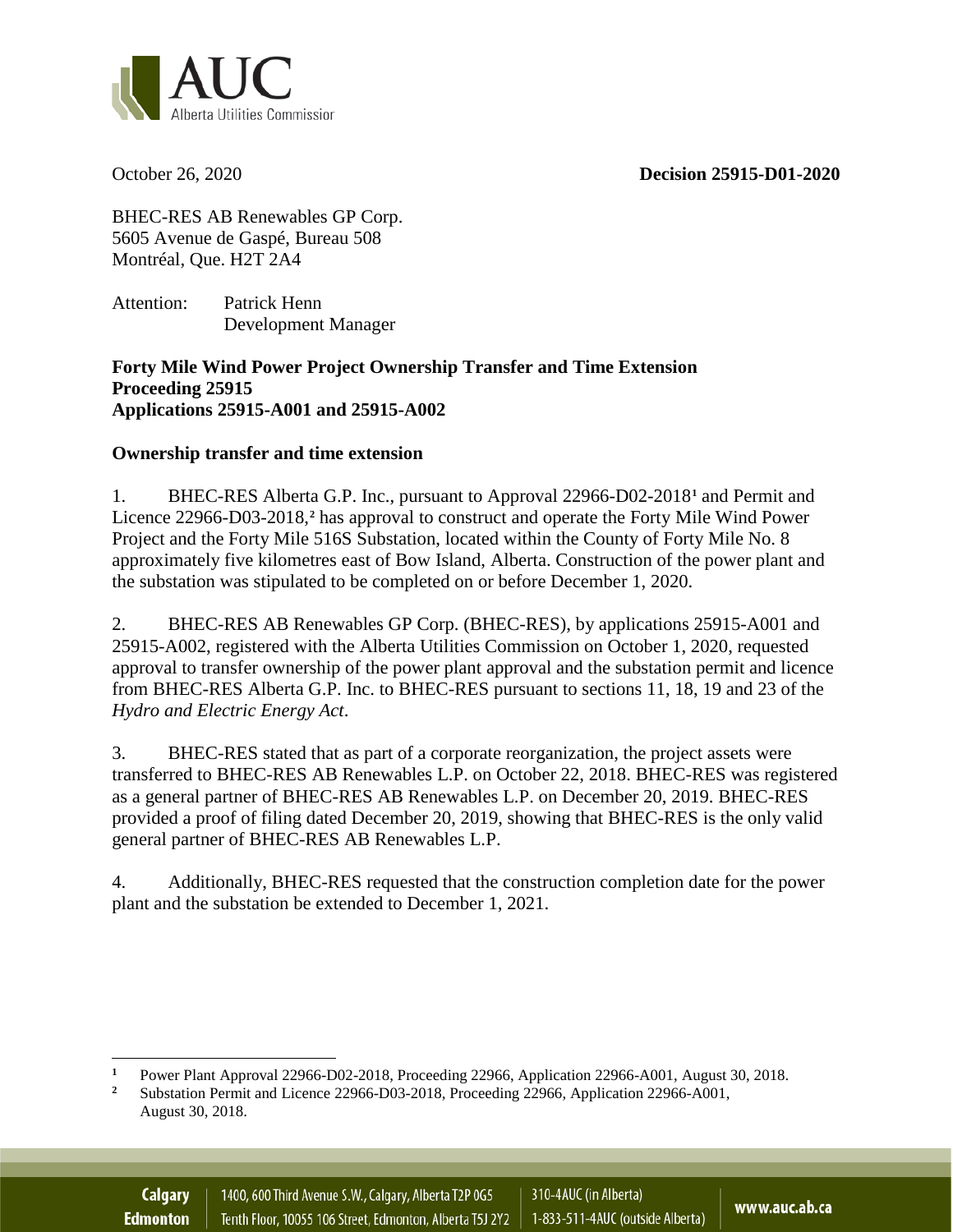5. BHEC-RES explained that it has been working on securing turbine purchase agreements with potential off-takers and considering potential new turbine technology, while staying within permitted turbine locations and permitted rights-of-way for associated infrastructure. BHEC-RES requested a one-year time extension to finish the above work.**[3](#page-1-0)**

6. BHEC-RES submitted that it has continued its engagement with Alberta Environment and Parks (AEP). The project's AEP referral report is valid until August 10, 2022. The required wildlife surveys are current and pre-construction wildlife surveys of the turbine locations and associated infrastructure will be completed and reported to AEP before construction. BHEC-RES will consult AEP during construction and post-construction to address any issues should new wildlife features be identified.

7. BHEC-RES clarified that it is not applying to change the turbine technology for the project in the current applications, and that it will file a new application if it decides to change the project turbine technology.

8. The Commission finds that BHEC-RES has provided information respecting the need, nature and the duration of the requested ownership transfer and time extension. Based upon the information provided, BHEC-RES has demonstrated that the requested ownership transfer and time extension are of a minor nature.

9. In accordance with the requirements of Section 23 of the *Hydro and Electric Energy Act*, BHEC-RES is incorporated under the *Business Corporations Act*. Based upon the information provided, BHEC-RES has demonstrated that it is eligible to hold the power plant approval and the substation permit and licence in its name.

10. The Commission grants the approval of the requested power plant ownership transfer and the substation permit and licence ownership transfer outlined in the application, and approves a time extension to December 1, 2021, for the completion of the Forty Mile Wind Power Project and the Forty Mile 516S Substation.

11. The Commission reconsidered conditions in Approval 22966-D02-2018 and made the following updates:

> a. Rule 033: *Post-approval Monitoring Requirements for Wind and Solar Power Plants* came into force on July 1, 2019, and applies to all wind projects approved after September 1, 2019. Accordingly, BHEC-RES AB Renewables GP Corp. must comply with the requirements of Rule 033. As such, to reflect requirements of the recently published Rule 033, conditions 5, 10, 12 and 15 of Approval 22966-D02-2018 have been removed and Condition 11 of Approval 22966-D02-2018 has been updated.

<span id="page-1-0"></span> $\overline{a}$ **<sup>3</sup>** Exhibit 25915-X0004, Forty Mile Wind Project - BHEC-RES AB Renewables transfer\_time extension request 20201002, PDF page 1.